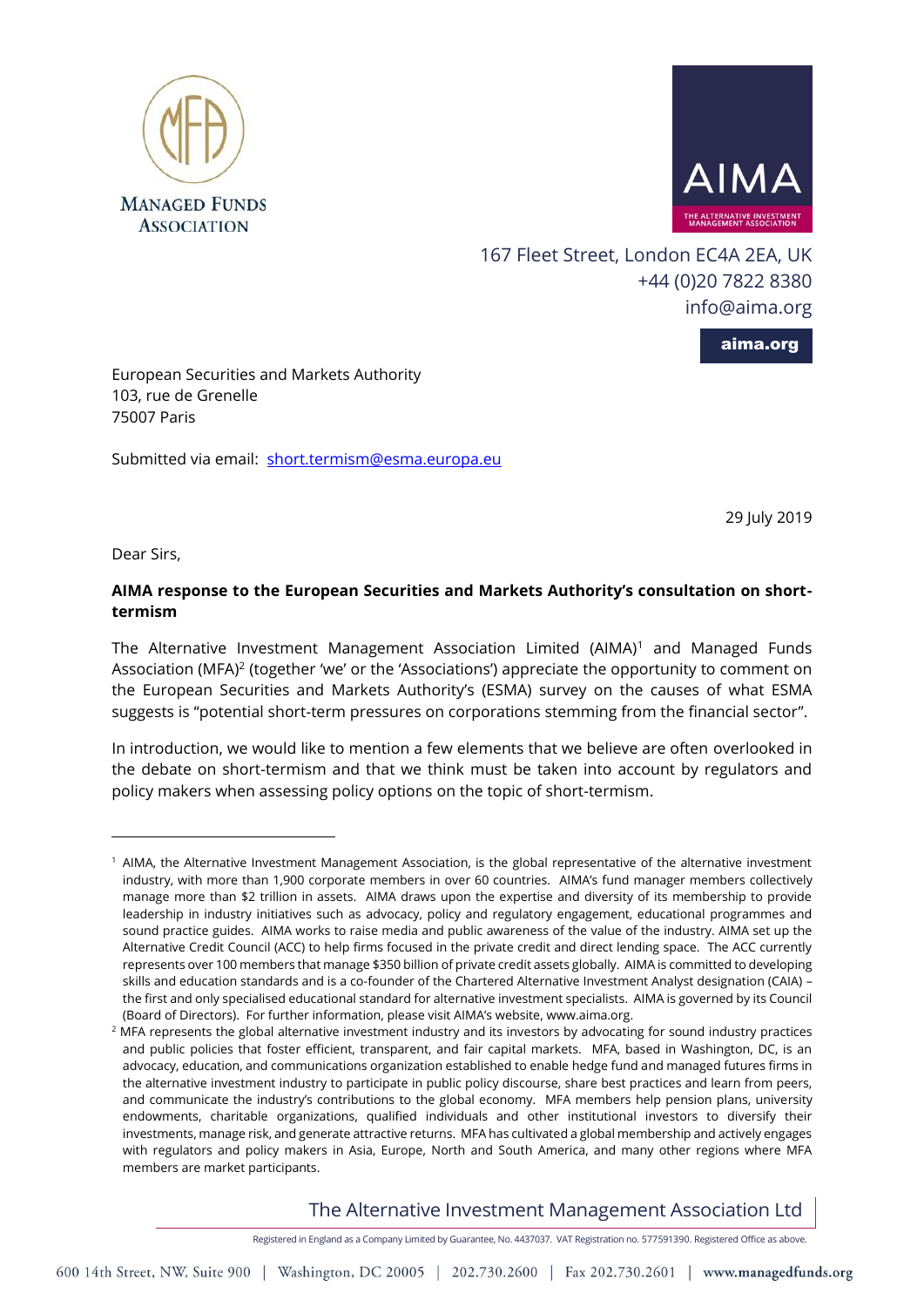



## **Short-termism – need for better understanding of the concept**

From the European Commission's Action Plan, $^3$  we understand that ESMA's objective is to collect evidence of undue short-term pressure on corporations coming from financial markets. Specifically, ESMA's assessment should cover "(i) portfolio turnover and equity holding periods by asset managers; (ii) whether there are any practices in capital markets that generate undue shortterm pressure in the real economy".

Short-termism is defined as "the focus on short time horizons by both corporate managers and financial markets, prioritising near-term shareholder interests over long-term growth of the firm".

In our view, that definition needs to be examined and further refined before policies are designed to deal with consequences ascribed to short-termism. The definition assumes there are clearly identifiable moments in corporate life where short-term interests are in opposition to long-term growth opportunities. Such assumptions may be false, incomplete or both, depending on how the firm is managed by its executives. Furthermore, there are no balanced definitions of what short and long-term actually are, nor is there unequivocal evidence to demonstrate that shareholders or investors collectively as 'markets' are the catalyst of short-term corporate behaviour.

One of the key issues related to short-termism is to determine the flow of causality between wellmanaged firms that are successful in adopting a long-term growth strategy and those which are less successful and therefore need to adopt strategies that appear to be short-termist but are simply the outcome of companies or sectors having to retrench due to their inability to innovate and compete.

Innovation constantly disrupts business models and it is such disruption that makes management of businesses extremely difficult even if these businesses invest heavily in research, as well as fixed and human capital to ensure long-term success. Many such investments can prove to be misguided and, ultimately, wasteful if they go in the wrong direction by backing technologies or business models that do not grow.

The Harvard Business Review of Kodak's failure to adapt to the era of digital photography highlights the difficulty of correctly identifying and adapting to disruptive technological change. Although Kodak invented the first digital camera, invested significantly in online photography platforms and seemingly did all the right things to succeed in the new era of digital photography and social media, it had to file for bankruptcy in the end because it did not realise that online photo sharing was the new business, not just a way to expand the printing business."<sup>4</sup>

We, therefore, recommend that EU policy makers commit to considerable research and consultation before identifying short-termist behaviour, including understanding whether it exists, documenting its causes and understanding the significance of its consequences for the economy. One way to understand the long-term is that it is a consecutive string of short-term decisions, and those short-term decisions should not be at odds with the best interests of the long-term. Capital markets may exhibit features that appear, at first sight, to be driving sub-optimal long-term outcomes. However, as we point out in some of the sections below, many such features – such as providing transparency, discipline and liquidity - are the source of greater economic dynamism

 $\overline{a}$ 

<sup>&</sup>lt;sup>3</sup> "[Action Plan: Financing Sustainable Growth](https://eur-lex.europa.eu/legal-content/EN/TXT/?uri=CELEX:52018DC0097)", European Commission, March 2018.

<sup>&</sup>lt;sup>4</sup> ["Kodak's downfall wasn't about technology"](https://hbr.org/2016/07/kodaks-downfall-wasnt-about-technology), Harvard Business Review, July 2016.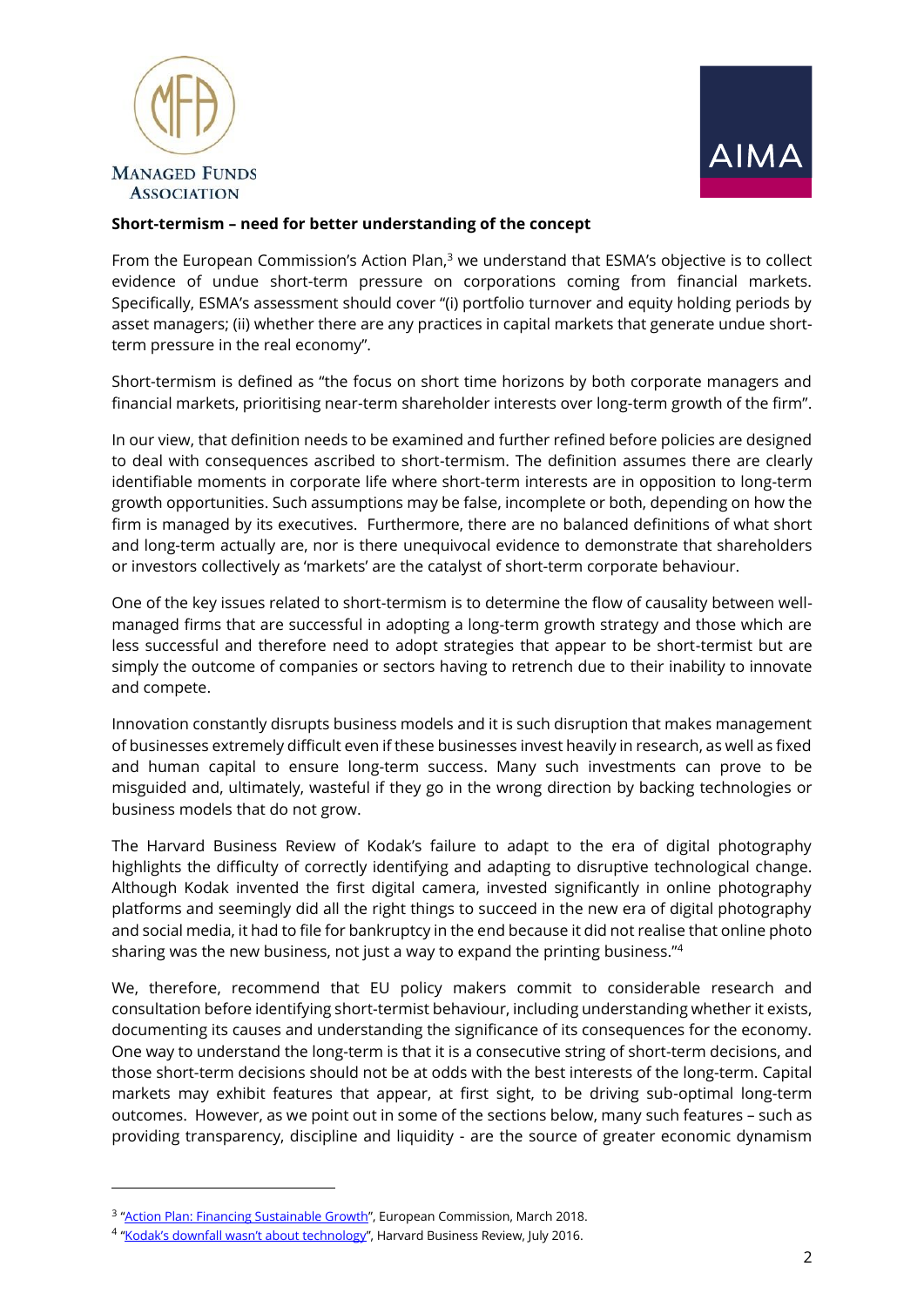

 $\overline{a}$ 



and sustainability when compared to other economic models. Our members must take these considerations into account to responsibly manage their investors' assets.

Similarly, there may be other deeper causes that may lead to the perception or manifestation of increasing short-termism in the developed economies. These can include the move away from industries depending on fixed capital expenditures to more service-oriented businesses in mature economies, increased market power of individual companies in certain industries leading to excessive profits and underinvestment, deepening of global trade or an increasing rate of underlying technological change. All of these factors can lead to changes in the way our economies function which are either harmless and a simple manifestation of reaching another stage of economic development or potentially harmful but not necessarily related to capital market or financial institutions' behaviour.

# **Functional capital markets require a multiplicity of players with multiplicity of views and diversity of investment strategies and horizons**

The development and maintenance of vibrant, deep, and liquid capital markets requires different types of investment strategies to co-exist. AIMA research on the development of EU capital markets shows that growing the size of the EU capital markets by one-third could fuel a long-term real growth rate in per-capita GDP of around 20%<sup>5</sup> thereby encouraging healthy capital markets, which has important implications for the EU. The main channels that link capital market size and higher growth potential are (i) the availability of funds for long-term risky investments - that is primarily equity finance; and (ii) the incentives for improving corporate governance stemming from external discipline provided by more transparent and demanding external oversight as compared to bank finance.

The diversity of institutional actors is one of the key preconditions of capital market development in the EU and globally. Investment managers that have either long or short holding periods both fulfil different roles in a financial marketplace and are complementary to each other, as each type of strategy caters for the very diverse needs of a myriad of issuers and investors, who all have their own reasons to seek access to capital markets. Asset managers that trade with higher frequency should not be characterised as "short-termist" as they do have ongoing fiduciary duty to their clients, are committed to deliver a rate of return for long duration of times and have often been operating for decades.

There are, additionally, a number of market structure changes that are allowing asset managers to harvest risk premia that would have previously been available to other financial institutions. One example is that of asset managers acting as liquidity providers or market makers, replacing investment banks and brokers who have had to exit from some of their strategies due to regulation such as the Volcker Rule or the increase of capital requirements for the trading book portion of a bank's balance sheet.

Similarly, technological developments have led to asset managers being able to automate many of the strategies they had previously employed at human-level speed. Such strategies may result in higher portfolio turnover of investment fund assets but should not be viewed as inherently short-termist. For example, as trading costs have decreased, greater automation has increased the ability to conduct better risk management and more frequent rebalancing of portfolios.

<sup>&</sup>lt;sup>5</sup> "<u>Capital Markets and Economic Growth – [Long-Term Trends and Policy Challenges](https://www.aima.org/article/capital-markets-and-economic-growth-long-term-trends-and-policy-challenges.html)</u>", AIMA, March 2014.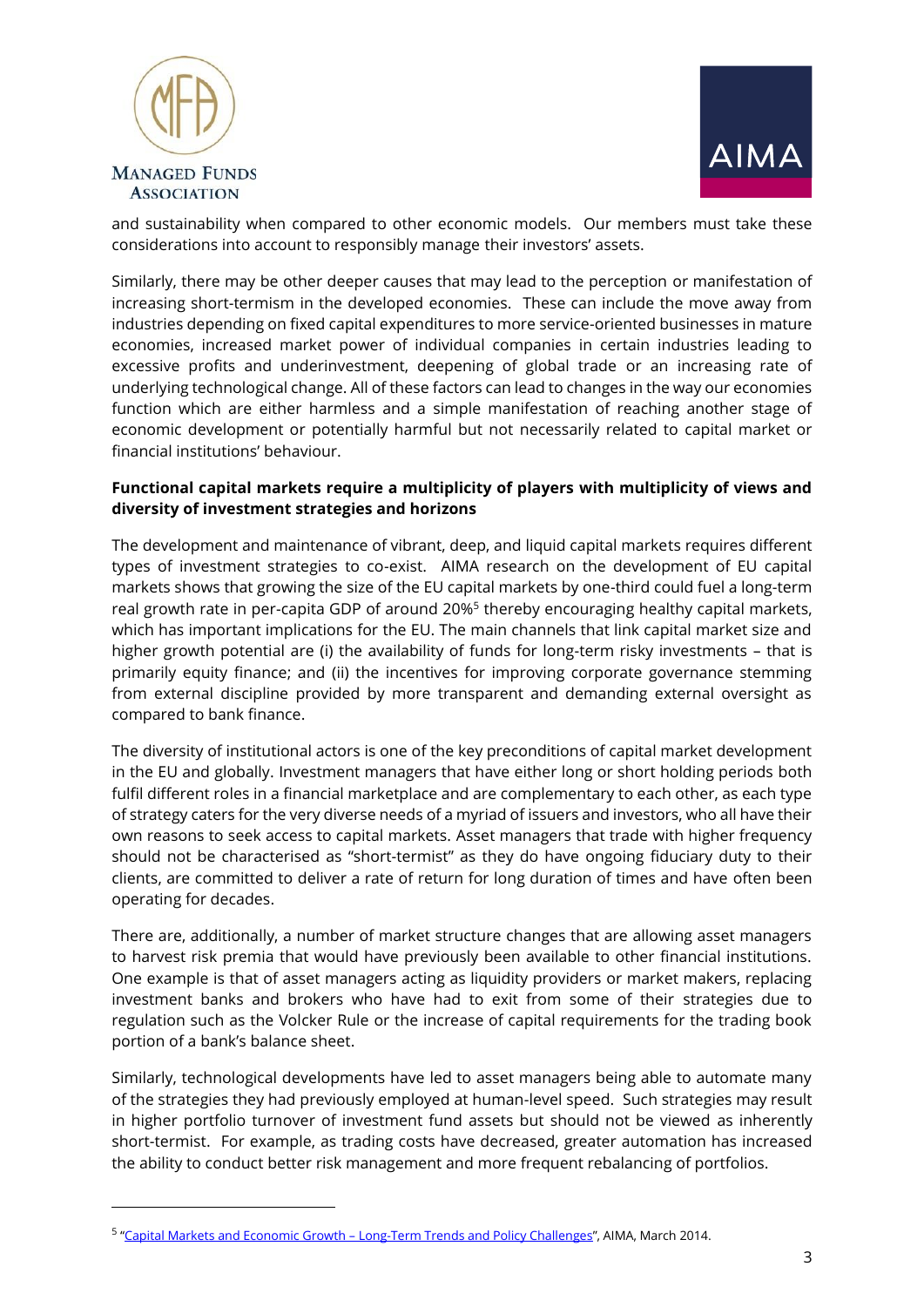

 $\overline{a}$ 



Many investors specialise in identifying companies which may not be well run or embark on the wrong business strategy. These investors often engage with company boards and other shareholders to bring about a long-lasting change which should increase the value and viability of the company, while balancing the interests of shareholders and other stakeholders.

Market players who trade frequently are extremely useful, and sometimes vital, for treasury management, portfolio recalibration and/or in order to help managers fulfil their daily liquidity requirements for investors wishing to redeem part or all of their investment. Having stakeholders who assume this function increases the confidence issuers and investors put in capital markets and facilitates the creation of a virtuous circle whereby deep liquidity and efficient price discovery enables well-run companies to obtain the most valued form of long-term investment – equity finance.

Capital markets require a multiplicity of actors to provide much-needed liquidity and transparency that then serves many of the investors whose strategies focus on more traditional buy and hold approaches. Lack of liquidity has often been identified as one of the key impediments to the growth of EU capital markets. $^6$  The more diversified the types of buyers, the more liquid a marketplace is. Research shows that equity market liquidity itself has a direct positive impact on economic growth, and increasing equity market turnover is associated with additional long-term economic growth.<sup>7</sup>



The graph above shows the positive effect of increasing either capital market size (equity and bond market taken together) or equity market size or equity market liquidity on economic growth. Increasing either one of those variables by one standard deviation results higher GDP growth rate by 22%, 31% or 27% respectively. Interestingly, therefore, the results show that stock market depth (size of market capitalisation as a proportion of GDP) has almost the same impact on economic growth as stock market liquidity (value of stocks traded as proportion of GDP).

**Source:** Capital Markets and Economic Growth: Some Insights from a Recent Study, Marc Steffen Rapp, Professor at Philipps Universität Marburg, Germany 2014.

<sup>&</sup>lt;sup>6</sup> See, among others, "[Equity finance and capital markets integration in Europe](https://bruegel.org/2019/01/equity-finance-and-capital-market-integration-in-europe/)", Bruegel Institute, January 2019, and "[Liquidity in EU fixed income markets: risk indicators and EU evidence](https://www.esma.europa.eu/document/esma-working-paper-liquidity-in-eu-fixed-income-markets-–-risk-indicators-and-eu-evidence)", ESMA, September 2018.

<sup>&</sup>lt;sup>7</sup> "<u>Capital Markets and Economic Growth – [Long-Term Trends and Policy Challenges](https://www.aima.org/article/capital-markets-and-economic-growth-long-term-trends-and-policy-challenges.html)</u>", AIMA, March 2014.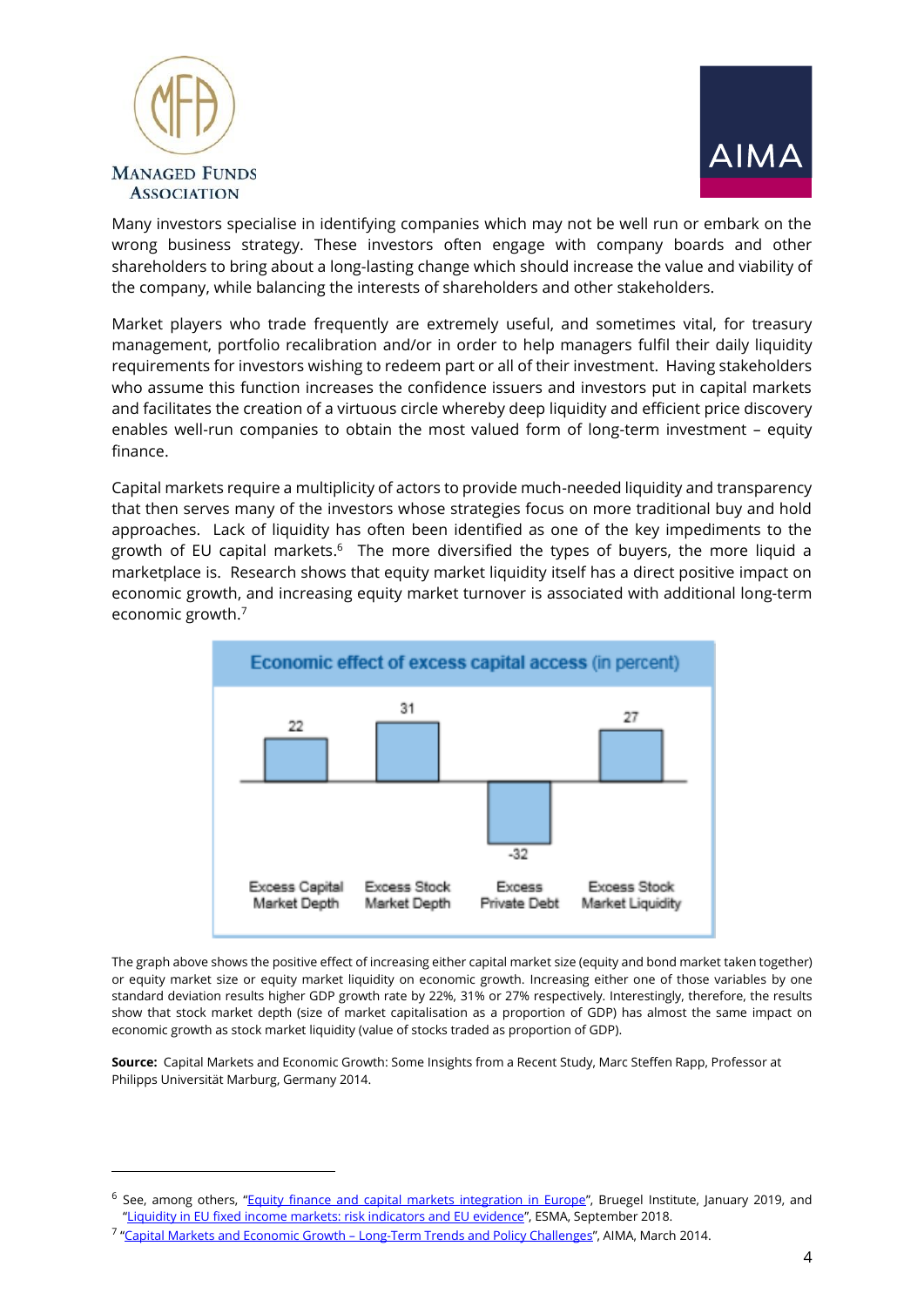



## **Correlation between capital market development and measures of short-termism**

Many have argued that short-termism leads to underinvestment in both fixed assets as well as R&D spending. The theory is that by focusing too much on short term financial returns to shareholders, management of companies do not devote enough resources to generate future growth and this is deemed to be among the main channels through which economies become less sustainable over the long term. Many argue that this pressure comes from too many market participants trading in a speculative manner rather than investing in companies for the long term which is evidenced by excessive liquidity: "While some trading is necessary to assist the provision of liquidity to investors, current levels of trading activity exceed those necessary to support the core purposes of equity markets." 8

Such assertions are not supported by data. Several studies demonstrate that the level of R&D investments by companies listed on U.S. stock exchanges (among the most liquid in the world) is high in absolute terms<sup>9</sup> as well as increasing over time. Interestingly, recent research shows that US publicly listed companies have a higher than R&D spending than private companies that are, at least in theory, largely insulated from short-term capital market pressures.<sup>10</sup> Therefore, the link between excessive liquidity and under-investment appears to be difficult to establish. We provide further evidence related to this discussion in Annex II.

## **Short-termism and technological change**

In a recent research paper on the impact of short-termism on R&D investment, $^{\rm 11}$  perceived shorttermism in financial markets may be the result of a global and multifactorial acceleration of decision-making and disruptive changes in our economies and societies. Instead of major new technologies being implemented every five decades, they now come every five years.

Corporate turnover is also accelerating, with the average lifespan of a corporation having halved between 1970 and 2010. Such a "creative destruction" mechanism, which also impacted job retention and unemployment, has intensified over the years, becoming "too fast and too severe for the body politic to absorb",<sup>12</sup> making the attack on stock markets' short-termism a politically acceptable and easier way for policy-makers to deal with the complexity of a fast-paced global economic environment. This perception is further validated by some market players who have material interests to fuel such a debate, for example corporate board members who can use this theory to discredit activists or shareholders, reduce shareholder rights, dilute corporate accountability and entrench management.

As stated in this piece of research, "the foundational short-term problem is not that stock-market pressure dislodges firms from the right technological path, but that it forces faster and deeper change than before, which induces negative reaction in corporate, employment, judicial, and political circles. More people feel more vulnerable. Sharper technological shifts and enhanced global competition are the cause; stock markets are the messenger."<sup>13</sup>

 $\overline{a}$ 

<sup>8</sup> [The Kay Review of UK Equity Markets and Long-Term Decision Making,](https://assets.publishing.service.gov.uk/government/uploads/system/uploads/attachment_data/file/253454/bis-12-917-kay-review-of-equity-markets-final-report.pdf) Professor John Kay, July 2012

<sup>&</sup>lt;sup>9</sup> "<u>Stock market short termism's impact</u>", Mark J. Roe, Harvard Law School, October 2018.

<sup>&</sup>lt;sup>10</sup> "<u>The long and short of it: do public and private firms invest differently?</u> ", Naomi Feldman et al., August 2018.

<sup>&</sup>lt;sup>11</sup> ["Stock market short termism's impact"](https://papers.ssrn.com/sol3/papers.cfm?abstract_id=3171090), Mark J. Roe, Harvard Law School, October 2018.

<sup>12</sup> *Ibid.*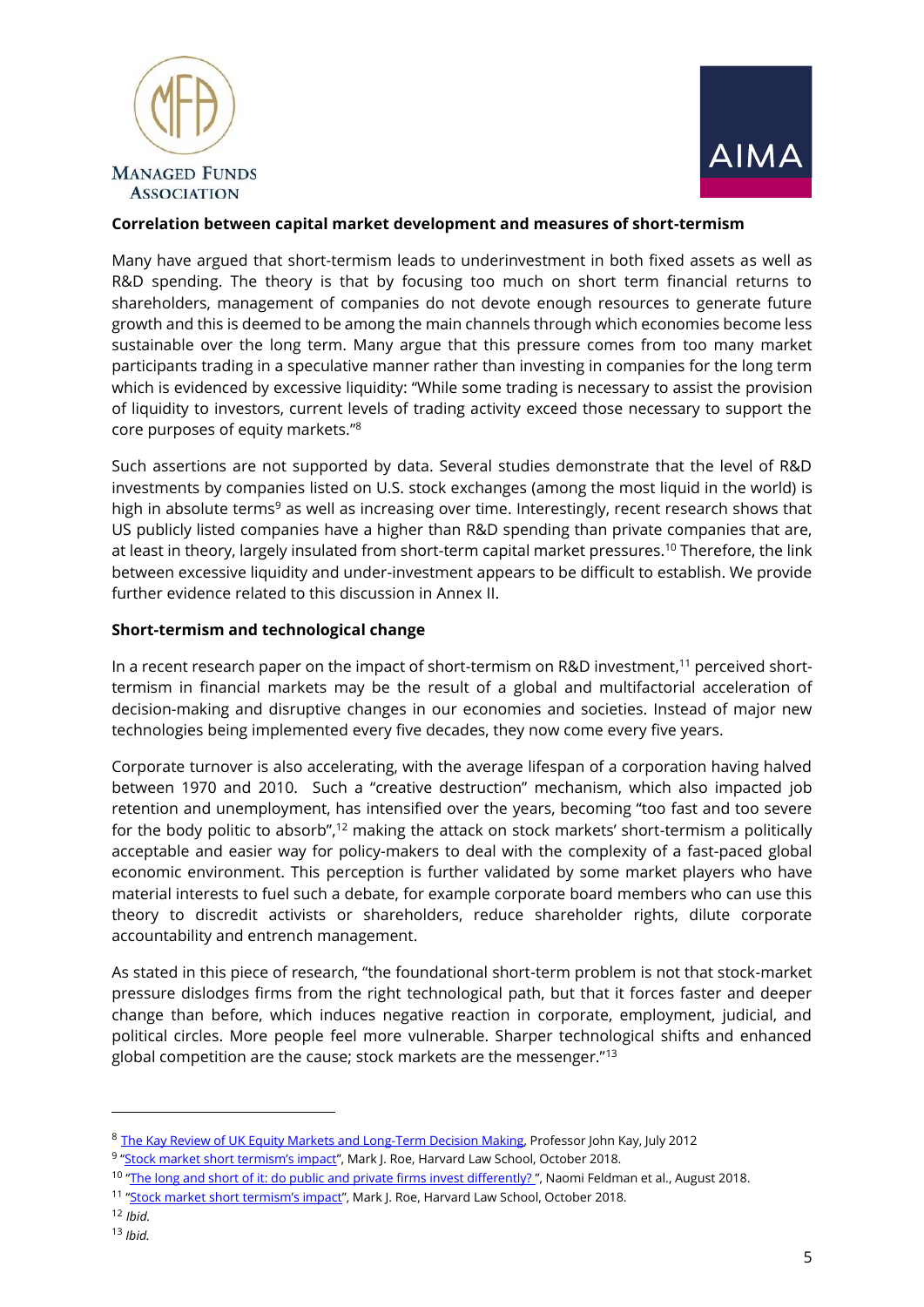



Therefore, any reflection and decisions related to short-termism which only focus on financial markets might overlook the real causes of the problem and not provide any solutions, while creating new layers of regulation or which can exacerbate poor decision-making and increase systemic risk.

# **Our responses to the ESMA survey**

In relation to the various specific sections of the survey, we would like to highlight the following:

- **Investment strategies:** As stated above, diversity of institutional and retail market participants is what creates the core fabric of capital markets. Many strategies will have short term investment horizons, but are unlikely to be correlated with pressures that may be exerted on the management of companies allegedly afflicted by short termism. Market making, algorithmic trend following, and arbitrage strategies are good examples of this.
- **Environmental, Social and Governance (ESG) disclosures:** ESG disclosures should be investor-driven, and EU policy should focus on creating the right incentives for investors to select investments that include ESG, according to their investment objectives and ESG preferences. In order for investors to be able to make well-informed informed choices, asset managers should also be able to access reliable and comparable corporate data. Companies should disclose their ESG risks in a thorough and uniform manner.
- **Institutional investors engagement**: We believe that the EU should ensure that all types of shareholders are protected in order to maintain a climate of trust and transparency on EU capital markets. Some of our members are active shareholders that engage directly with corporations to shape their approach while others express their views without direct engagement; both approaches are valuable to the capital markets and the shareholders of corporations and should be welcomed by regulators. We would also direct the EU's attention to certain unhelpful measures or proposals that are being discussed in some Member States, notably the Netherlands and France, which can negatively impact the dialogue between investors and corporates.
- **Remuneration:** Remuneration of asset managers both at the level of the management company and the individual is primarily driven by the need to align interest between asset managers and their investors, ensure sound internal motivation and incentive orientation and, under the EU regulatory regime, mitigate excessive risk taking and financial stability risks. Intervening in this well-balanced eco-system in order to reduce "short-termist" pressure on corporates will require a high burden of evidential proof to balance the potential negative impact such intervention could bring in disrupting arrangements built to deliver value to the end investor.
- **Credit Default Swaps (CDS**): CDS are important instruments to ensure liquidity on fixed income markets, as they help asset managers insure against credit exposures that can be illiquid or particularly risky. It is not clear how such financial assets can cause undue shorttermist pressures on corporates.

Included in the Annex are AIMA and MFA's comments on the various questions included in the ESMA survey.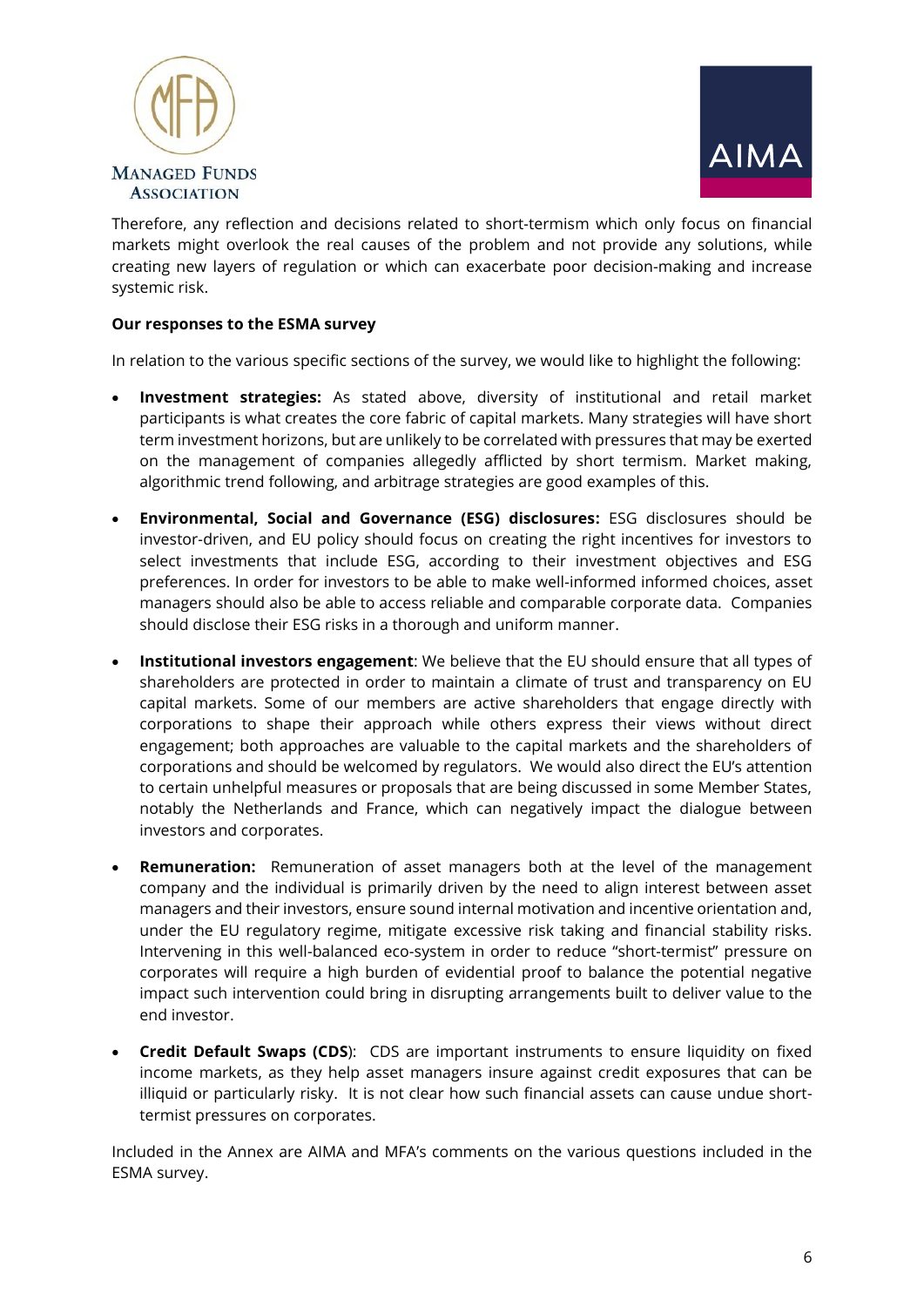



We would be happy to elaborate further on any of the points raised in this letter. For further information please contact Marie-Adélaïde de Nicolay [\(madenicolay@aima.org\)](mailto:madenicolay@aima.org) or Matt Newell [\(mnewell@managedfunds.org\)](mailto:mnewell@managedfunds.org).

Yours faithfully,

Jiří Król

Deputy CEO Global Head of Government Affairs

Alternative Investment Management Association

/s/ Jiří Król */s/ Ji*ří Król */s/ Ji*ří Król */s/ Michael Pedroni* 

Michael Pedroni

Executive Vice President & Managing Director, International Affairs

Managed Funds Association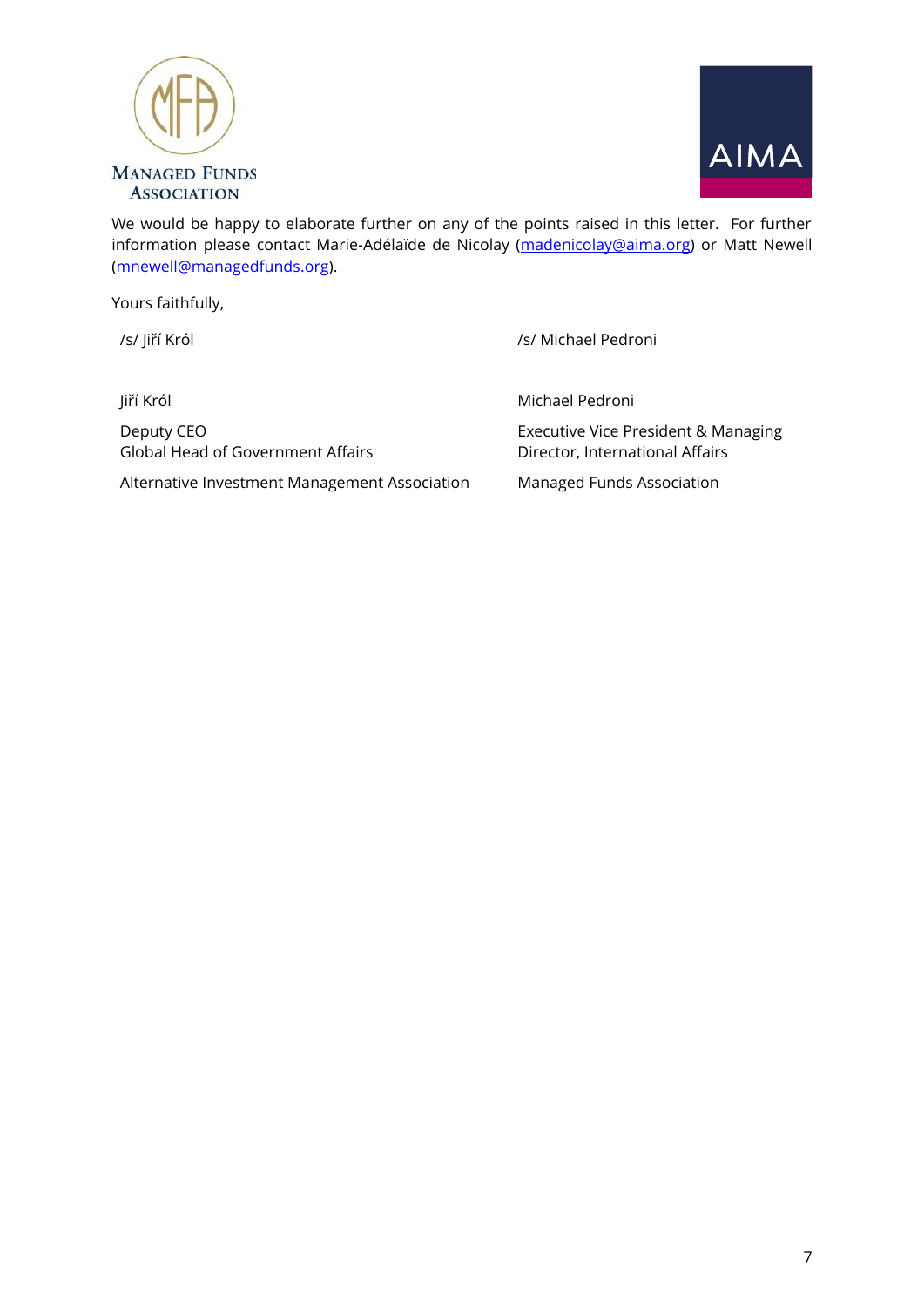



#### **ANNEX I**

In our responses below, we offer generally qualitative comments rather than quantitative or otherwise specific answers to the questions posed by the survey.

## **Disclosures on ESG factors**

#### Investor-Driven Approach

While many asset managers and asset management strategies have incorporated ESG factors in their investment process, not every investor and not every investment strategy incorporates ESG. Rather than recommending that ESG factors be incorporated by asset managers, we would ask EU authorities to consider developing guidance to assist interested investors in selecting investments that include ESG factors.

We believe that policy makers can best achieve this by creating incentives for investors on the demand side of the asset management process, rather than imposing requirements (especially any prescriptive requirements regarding factors which must be applied as part of an asset manager's fiduciary obligations) to asset managers on the supply side of the asset management process. When designing incentives for investors to incorporate ESG factors into their investments, policy makers should recognise it may be impracticable to incorporate all ESG factors into every investment. We believe any approach should rely on underlying investor preferences and balance the goals of capital markets efficiency, financial stability and sustainability over time.

To help facilitate this investor-driven approach, we suggest that EU authorities adopt a framework for investment managers to provide a client or prospective client with information on what the composition of a fund or portfolio managed by that investment manager might look like in practice. This approach would then lead to a more detailed discussion with the client around whether that investment strategy would meet the prospective investor's investment objectives and ESG preferences. When an investor does not have such ESG preferences, the investment manager would not be compelled to act against the investor's wishes.

#### Improve non-financial corporate reporting

ESG risks tend to manifest over the medium- to long-term, and as such long-term investors need information on those risks. While alternative investment managers conduct their own due diligence into the ESG risks attached to a company before making an investment decision, such research can often be costly, time-consuming and ultimately largely dependent on disclosures made by the company in question. That is why it is crucial for companies to disclose their ESG risks in a thorough and uniform manner. While the EU's Non-Financial Reporting Directive (NFRD) is a step in the right direction, it is ultimately incomplete. Companies have broad leeway in how they report their non-financial risks and policies (assuming they report any at all), thereby making a comparison of companies difficult and time-consuming. Further, such disclosures are not audited, making it difficult for investment managers to be able to judge their accuracy.

Investors will struggle to properly integrate ESG information into their investment decisions while there is no standard, thorough and audited template for non-financial disclosures. A lack of such information could make investors more wary when making long-term investment decisions. Enhanced disclosures would benefit both investors and companies by increasing transparency, ensuring investors are compensated for the risks they assume, and rewarding companies with strong ESG profiles.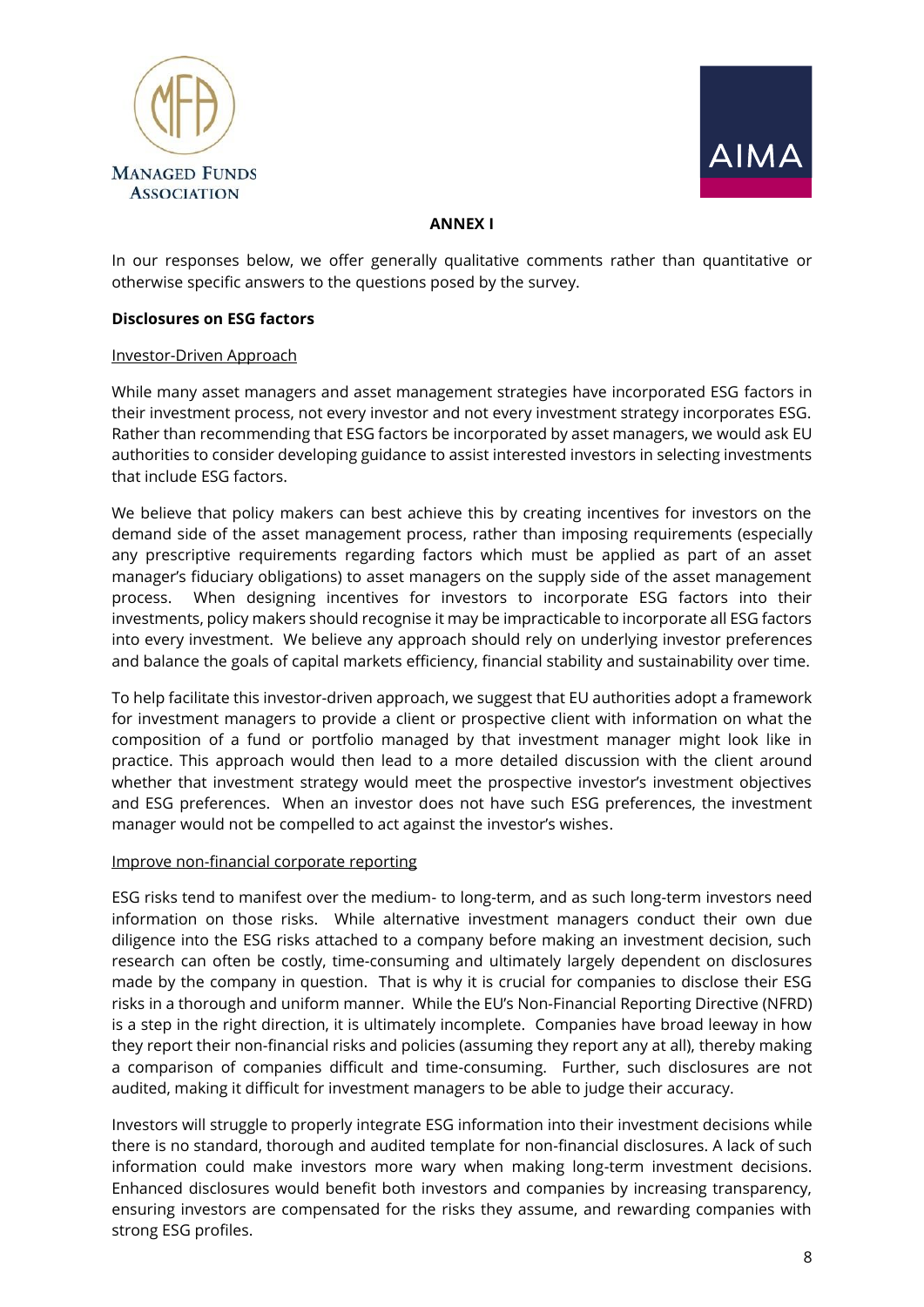



# **The role of fair value**

 $\overline{a}$ 

AIMA and MFA support accounting standards that are transparent and appropriate for markets to function efficiently. We would caution against any drastic changes related to the frequency and quality of disclosures to the market.

## **Institutional investors' engagement**

The Associations' memberships include asset managers that are engaged, including some activist managers. Evidence shows there is a positive correlation between shareholders' activism and a company's long-term performance. On average, activist engagement by alternative investors is correlated to improvements in strength of the company, reflected in higher share prices, operating performance and productivity. In addition, a recent study<sup>14</sup> also demonstrated the positive impact on companies' innovation efficiency over the five-year period following the activist intervention.

Furthermore, based on research conducted by AIMA,<sup>15</sup> activist investment managers are relatively longer-term investors and frequently structured so as to provide "patient capital". Indeed, while the average market-wide holding period of stocks is around three months, activist investment funds hold investments for longer periods than is common - holding periods average 1.8 years, while specialist activist funds have investment horizons averaging almost two years and can sometimes hold shares for significantly longer. As a consequence of the relatively long-term investment horizons, activist funds often employ structural characteristics designed to retain capital for the duration of activist campaigns.

#### Remaining obstacles to engagement with investee companies

Although shareholder protection has improved in the EU, obstacles to engagement with investee companies still remain, notably at the national level.

In general, we would encourage policy makers and corporate executives to protect and promote *all* shareholders' rights as well as *all* shareholder engagement, whatever the type of investor. Indeed, we have observed initiatives at the national level which are to the detriment of pre-existing shareholders rights, such as for example the proposal in The Netherlands which would allow a corporate board to apply a "reflection period" of 250 days when faced with a change of strategy proposed by a shareholder.

We believe that this measure would have a strong negative impact on the ability of shareholders to efficiently engage with their investees. We also note the current debate in France to protect national corporates from activist fund managers, which could have repercussions on the general ability for shareholders of French companies to effectively engage with their investees' board, depending on whether any material regulatory decisions are taken in the next few months.

Furthermore, we have observed a trend, notably in France and in the Netherlands, to potentially lower initial notification thresholds to very low levels. We note that it is harder to engage in a constructive dialogue with these restrictions in place. This has a chilling effect on investor/issuer dialogue. Private, constructive dialogue is the ideal form of investor-issuer engagement, and modifying disclosure rules would deprive companies of this opportunity. There are numerous

<sup>&</sup>lt;sup>14</sup> "[How does hedge fund activism reshape corporate innovation](https://www.sciencedirect.com/science/article/pii/S0304405X18301727?via%3Dihub)?", Song Ma, Journal of Financial Economics, November 2018.

<sup>&</sup>lt;sup>15</sup> "<u>Unlocking value – [the role of activist alternative investment managers](https://www.aima.org/uploads/assets/uploaded/93317024-96f8-4886-a175a128dc730374.pdf)</u>", AIMA, February 2015.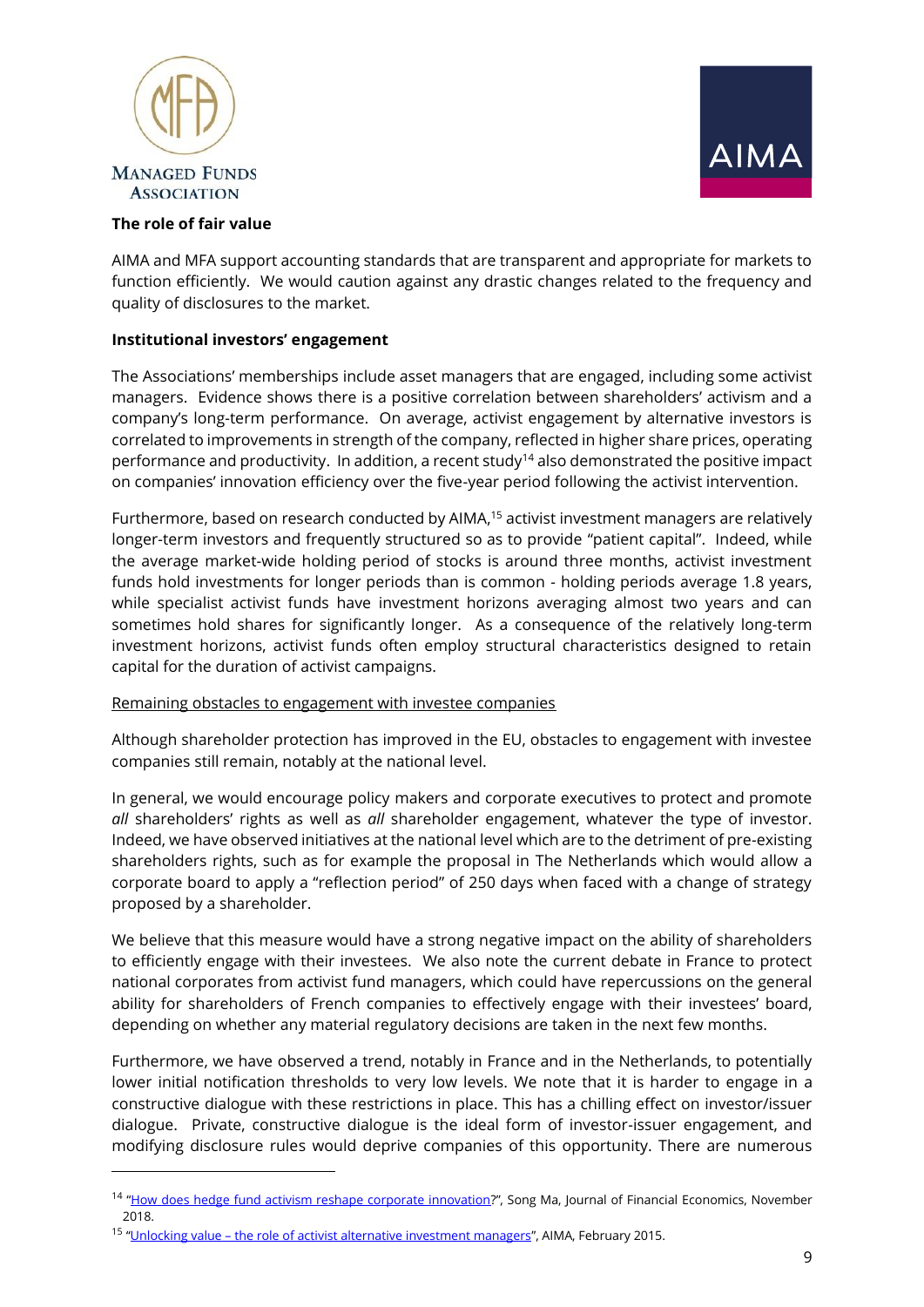



instances where shareholders come to a private agreement with a company regarding sensible improvements, which are then announced to the market without reference to the involvement of the engaged, proactive investor/shareholder. Lowering thresholds would make those win-win scenarios more difficult to achieve.

## Shareholder Rights Directive implementation

We are currently discussing the implementation of the revised Shareholder Rights Directive (SRD II) with our members, and we are committed to make this new Directive as efficient and meaningful as possible for the issuers and the end-investors. We will be happy to comment on the impact of the Directive once the new policies will have been tested in the market.

## **Remuneration of fund managers**

 $\overline{a}$ 

As mentioned in ESMA's explanatory note, this section of the survey is meant to look at a potential "separation of behaviours" between asset owners and asset managers, as well as the remuneration practices of fund managers given the perceived impact they can have on an investee company's short-term pressure. 16

We note that this section only asks questions about different manager holding periods (hedge funds, private equity, fixed income, etc.), as well as their variable remuneration practices, in particular around the time horizons in which variable remuneration is likely to vest. There are no additional questions around the context of such strategies.

# Relationship between a fund manager's variable remuneration and short-term pressure on corporates

We believe that data collected in response to the questions asked by ESMA in this section will not provide meaningful answers as it will only give a snapshot on the implementation of such practices, but will not give any evidence on whether, and to what extent, such practices have any impact on the perceived short-term pressures on corporates.

We believe that the assumption that there is a relationship between a fund manager's variable remuneration and the application of a short-term pressure on corporates is not correct. Variable remuneration systems in the fund management environment are already subject to two mechanisms – or two "layers" of calculation – which makes the link between a staff member of a management company and the short-term performance of an underlying portfolio company tenuous. These two layers (detailed below) create a distance between a fund manager's remuneration and an issuer's performance so we believe that looking at remuneration practices of asset managers is a poor choice of lever when trying to discourage short-termism in portfolio companies.

Firstly, a fund manager's variable remuneration has to be considered as the result of an aggregated number where the short-term performance of a single investee company is usually not relevant. Indeed, the variable remuneration is calculated, and paid, from the pool of the fund's

 $16$  The link between fund managers' variable remuneration and short-term pressure on corporates is not explicitly mentioned in ESMA's survey's explanatory note but is stated in the High Level Expert Group report on sustainable finance, p.12 (January 2018), which initiated the thinking on short-termism in the EU.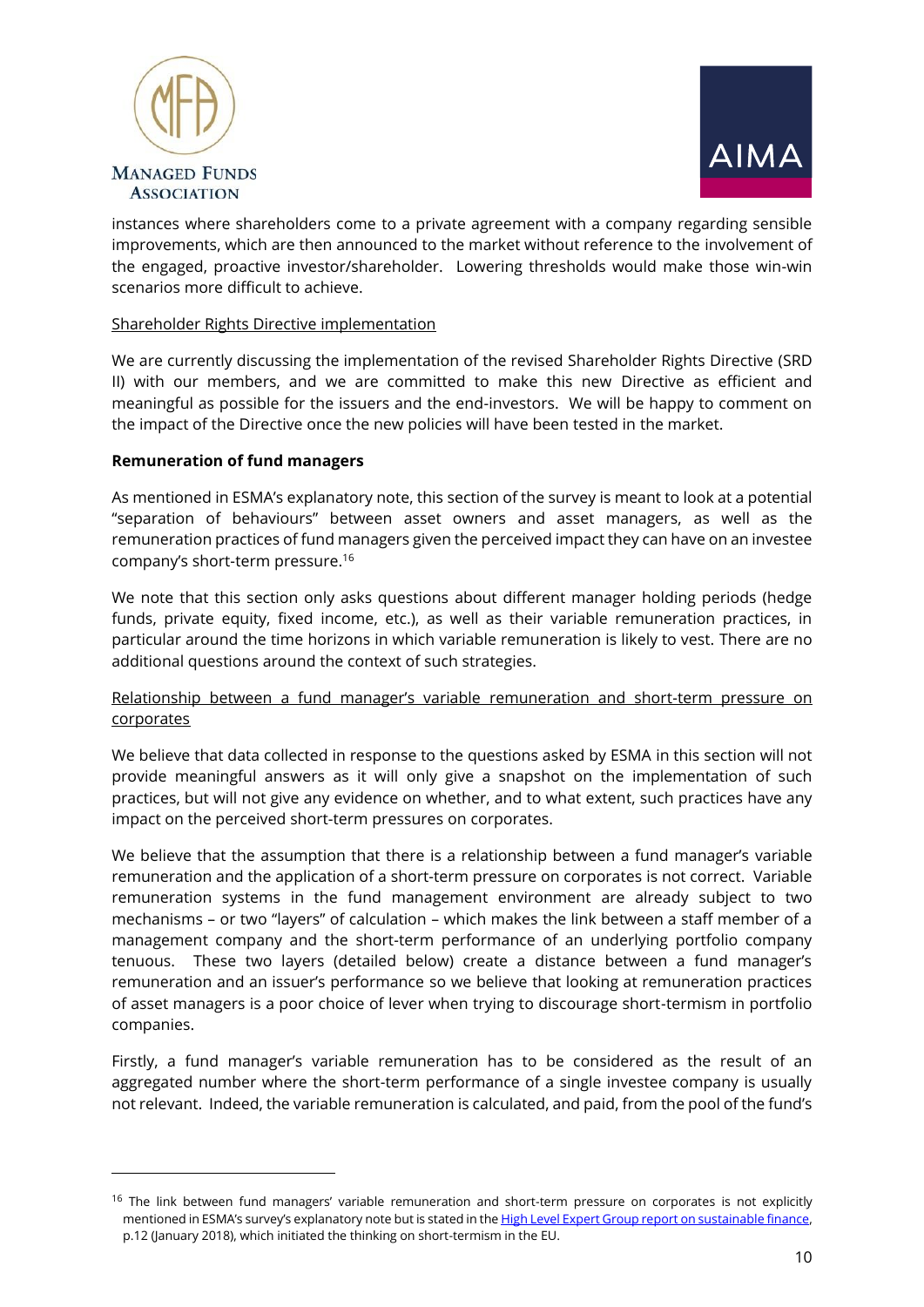



performance fee. The performance fee is itself based on the global performance of many different types of corporates in which the fund has invested.

Secondly, the potential collection of a performance fee is then subject to mechanisms such as a high water mark, whereby the fund will collect performance fees only if the performance of the fund is higher than the highest performance it has ever reached, and/or a hurdle rate, which is the minimum amount of profit or returns a fund must earn before it can charge a performance fee. Such mechanisms attenuate the possibility that the variable remuneration of those working at the manager could lead to short-term pressures on companies. Indeed, results from a single corporate are not necessarily meaningful, as only the combined performance of the whole cohort of a fund's underlying corporates reaching a certain performance level will have an impact on a fund manager's variable remuneration.

These structural features or mechanisms put some distance between the variable remuneration of fund managers and the corporates' short-term results or performance and contradict the assumption that there is a link between fund managers' remuneration practices and pressure on corporates. This survey is therefore potentially based on misleading assumptions.

#### The outcome of the survey is not applicable to all fund managers

We would caution ESMA against implementing general changes to the current remuneration regulatory framework for fund managers solely on the basis of any results from this survey. Indeed, the purpose – and the questions – of this survey is designed for fund managers involved in corporates-related markets (equity, bonds). This survey is however not relevant for the many other asset managers involved in other types of strategies such as foreign currencies, interest rates derivatives or government bonds, which have nothing to do with short-term pressure on corporates. We would therefore respectfully recommend against any changes to remuneration regulations on the basis of data collected from this survey.

#### Alignment of interests with investors

As regards alignment of interests between the fund manager and the fund investors, in general, asset managers are typically compensated for their services in the form of a management fee based on the level of assets under management and/or a performance fee, which ensures an alignment of interests with their investors. For owner-managed asset managers and for managers with senior managers and risk takers who participate in the profits of the business through profit shares, points or reference shares ('firm principals'), there is already an alignment of interests between the manager and its clients, which addresses many of the policy concerns underlying the remuneration-related policy debate.

Furthermore, regulators have very recently pondered this question and consequently changed and harmonised remuneration rules for fund managers in the EU in the AIFMD and UCITS Directive frameworks as well as in the newly adopted investment firm's prudential regime (not yet published in the Official Journal).

These regimes are among the most onerous compared to other financial centres, and reviewing them now would clearly impact EU market players' competitiveness. We also do not see any obvious reason why such measures should be changed, especially after having been very recently reviewed by the co-legislators in the context of the new investment firms' prudential framework.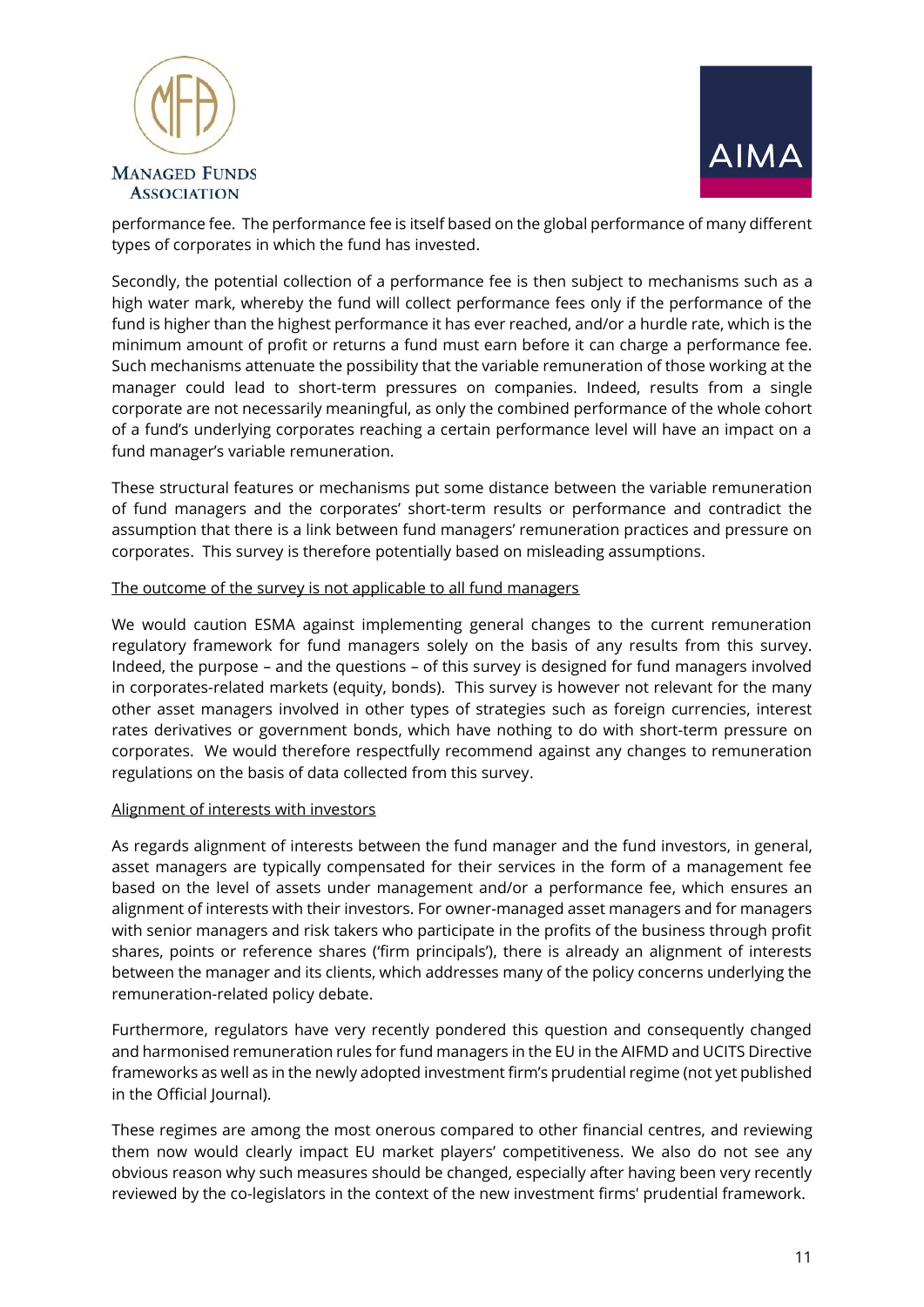



# **Use of CDS by investment funds**

The discussion of sell only or net sell CDS positions is of interest to our members. The questions posed in the questionnaire and the accompanying document do not explain the manner in which short-termism could be exaggerated by funds employing CDS based strategies. The single name CDS markets appear to be fairly small and have shrunk since the financial crisis. Indeed, the size of net notional exposures to EU corporate entities which are not in the broader CDS indices is extremely small.<sup>17</sup> It is therefore surprising that the net selling of CDS markets could be seen as a potential source of macro-level short-termism.

Furthermore, CDS are an important means by which credit risk can be hedged. Rather than fuel short-termism, CDS can facilitate the lending that is crucial for long-term economic growth. The existence of CDS allows institutions to invest in fixed income assets with more certainty, as they can hedge against the risk of a default.

As the recent paper by the European Systemic Risk Board (ESRB) notes, selling CDS provides UCITS with exposure to fixed income, while offering greater liquidity than the typical bond – the same logic applies to AIFs.<sup>18</sup> Such exposures are crucial to fund diversification, and thus risk mitigation. The extra liquidity provided by selling CDS rather than purchasing bonds, meanwhile, not only offers an added layer of protection against tail risk, but also ensures that UCITS in particular can more easily meet any investor redemption requests they may receive. Finally, the fact that selling CDS is less cash-intensive than buying bonds means that funds not only have more cash on hand to meet investor redemption requests, but they can also invest in other assets and thus further diversify their asset allocation.

Furthermore, any restrictions on the selling of CDS by UCITS or AIFs would limit the liquidity of the wider CDS market, making it harder for participants in the primary fixed income markets to hedge their risks and potentially lowering demand for fixed income assets. Restrictions on short CDS also inhibit investments in less liquid markets where it is complex to run a a long/short equities book, so many investors go long a stock or debt and then short CDS to hedge. Such restrictions would disproportionately affect medium- and long-term fixed income or less liquid assets, concentrating demand in short-term or liquid assets and fostering greater short-termism in the fixed income markets.

 $\overline{a}$ 

<sup>&</sup>lt;sup>17</sup> "<u>[The European Corporate Single Name Credit Default Swap Market](https://www.icmagroup.org/assets/documents/Regulatory/Secondary-markets/The-European-Corporate-Single-Name-Credit-Default-Swap-Market-SMPC-Report-150218.pdf)</u>", ICMA, February 2018.

<sup>&</sup>lt;sup>18</sup> "[Use of credit default swaps by UCITS funds: evidence from EU regulatory data](https://www.esrb.europa.eu/pub/pdf/wp/esrb.wp95~4ce4d43515.en.pdf?872251ee1ebc8f60db6624baa363b4ca)", Achim Braunsteffer et al., June 2019.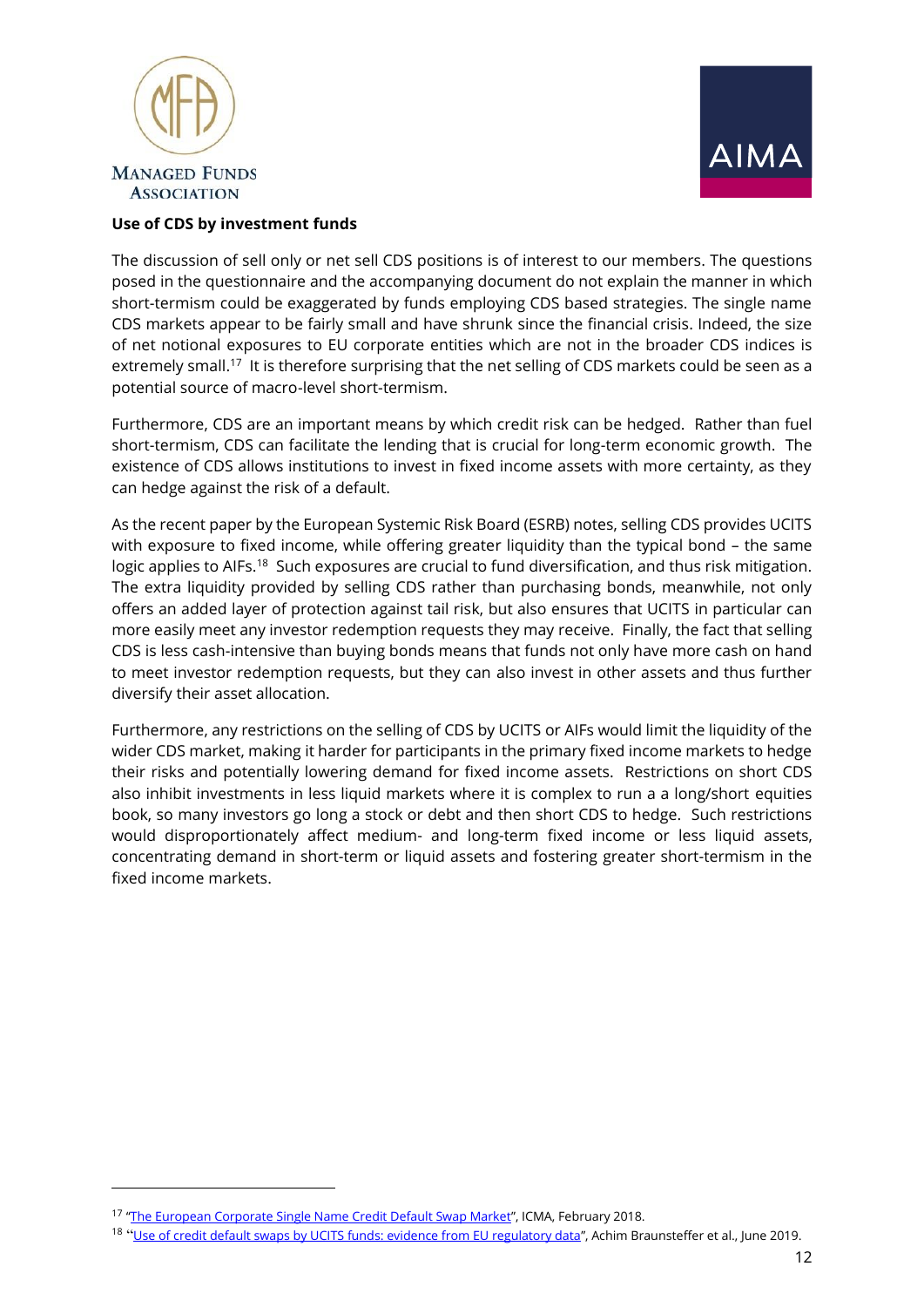



#### **ANNEX II**

# **Correlation between capital market development and levels of R&D spending and investment**

There does not appear to be any significant correlation between the size and depth of a country's equity market, or its liquidity and the performance of the economy alongside the key measures are often used as indicators of short-termism – lack of R&D spending and investment.

When it comes to a macro assessment of R&D as a proportion of GDP in G7 countries, as well as total investment as a proportion of GDP, we see there are broadly three distinct groups in each category (R&D and Investment as proportion of GDP) – high-, medium- and low-spend countries. Japan, the United States and Germany are among the high R&D spenders, and their economies have experienced growth in R&D spend since the mid-nineties. France is in the medium R&D spend category of countries with relative stagnation in spending. Canada, the UK and Italy are among the low R&D spending countries.

With investment, the picture is slightly different with results sometimes reversed: Canada, Japan and France are among the high investing countries. The United States and Germany are in the middle of the pack, with the UK and Italy at the bottom.

Comparing the results on R&D spend and investment with the data on equity market size and turnover shows that there are economies with deep and liquid capital markets with high R&D spend and investment (US), and those that have much smaller capital markets but also high R&D spend and investment (Germany). Countries like the UK or Italy exhibit yet a different set of characteristics – the UK is among the countries with more developed capital markets while Italy's market is probably the least developed. But both countries score low when it comes to R&D and investment.



**Chart 1: Gross R&D spending as % of GDP**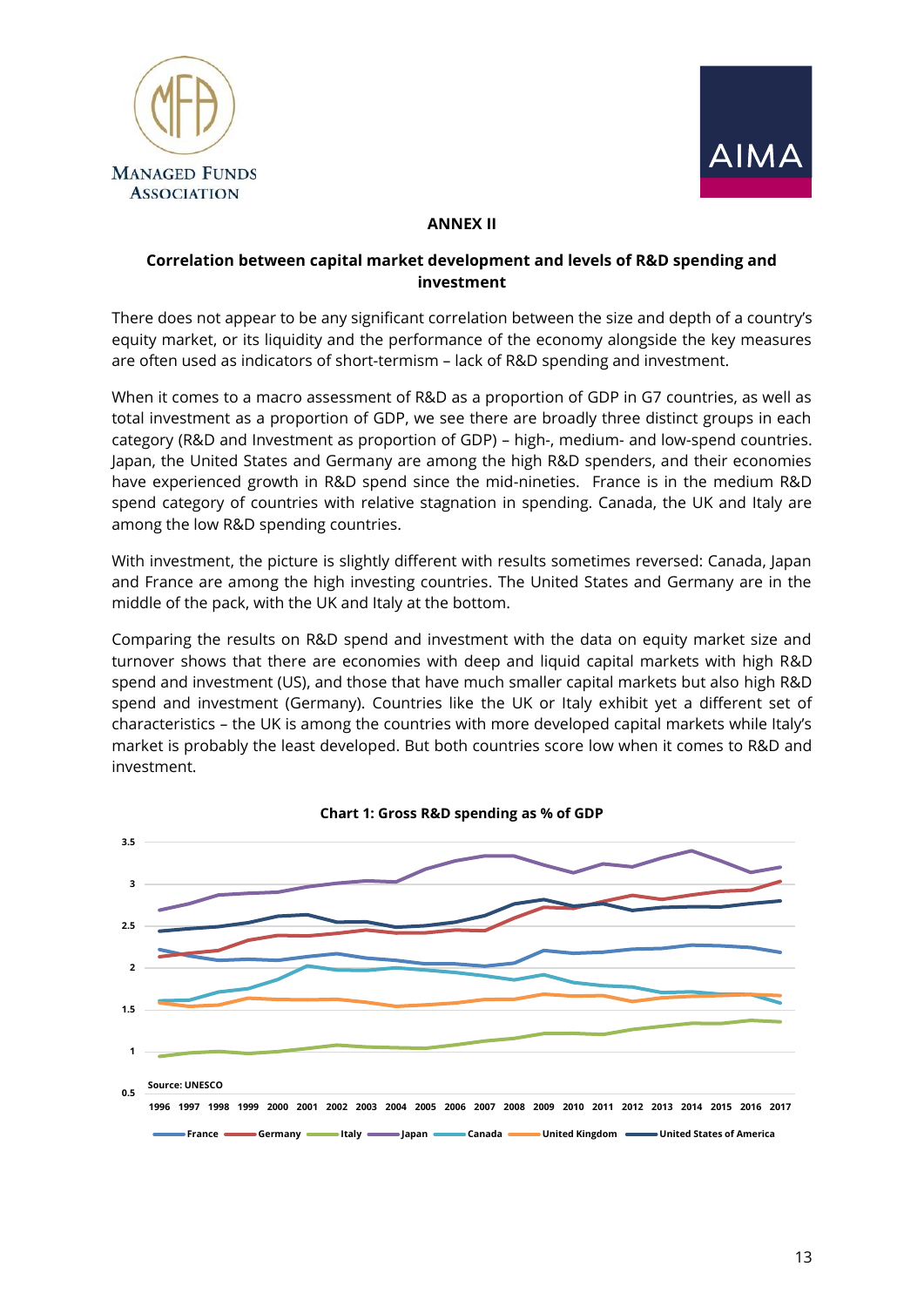





**0 20 40 60 80 100 120 140 160 180 200 1975 1976 1977 1978 1979 1980 1981 1982 1983 1984 1985 1986 1987 1988 1989 1990 1991 1992 1993 1994 1995 1996 1997 1998 1999 2000 2001 2002 2003 2004 2005 2006 2007 2008 2009 2010 2011 2012 2013 2014 2015 2016 2017 2018 Sources: Fred, ECB, ONS, CEIC**

**USA Japan UK Canada France Germany Italy**

**Chart 3: Stock market capitalisation as % of GDP**